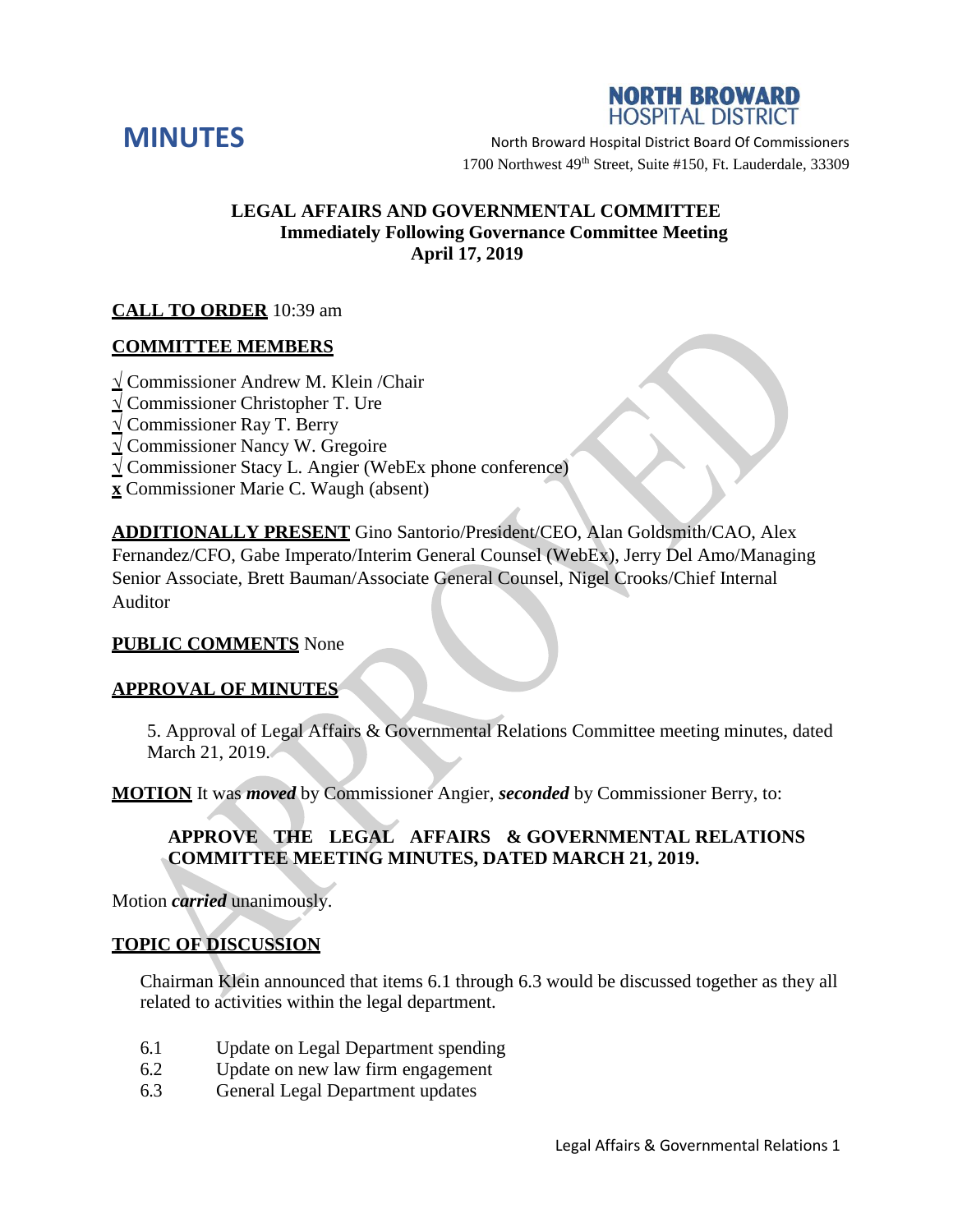**NORTH BROWARD HOSPITAL DISTRICT** 

**MINUTES** North Broward Hospital District Board Of Commissioners 1700 Northwest 49<sup>th</sup> Street, Suite #150, Ft. Lauderdale, 33309

Chairman Klein reported that he requested six months of legal spending for committee review. The request was to include legal department expenses, compliance department expenses and risk department expenses.

An update was given on Foley & Lardner's outstanding charges. Chairman Klein reported that after several discussions related to questionable entries of legal charges and the designated Foley & Lardner representative disclosing he had not reviewed the invoices that were being discussed, negotiations were made between Mr. Imperato, one of his colleagues, Chairman Klein and Foley and Lardner. There was an agreement that a 15% reduction would be allotted towards the \$1.4 million dollar balance that was under discussion. The credit equaled to approximately \$210k. Mr. Imperato added that several legal matters had been migrated from Foley & Lardner to other firms, at more reasonable rates.

Moving forward, senior management would be reporting month-to-month invoices being received, as well as the spending going out. Commissioner Gregoire requested that the current legal expense tracking chart include where the organization stood month-to- month towards the annual budget. She also asked that a column be added noting when legal matters were resolved versus just falling off the chart. Chairman Klein requested staff be more critical of the invoices. Commissioner Ure suggested the identity of the designated staff member overseeing each engagement be added to the chart. Commissioner Angier suggested Mr. Imperato train legal staff how to properly review and negotiate legal billing. Mr. Imperato confirmed the department had already tightened up their processes and could further improve if necessary.

Discussion ensued regarding Broward Health's payment review process and how it would be affected once the system migrated to electronic billing. Mr. Goldsmith stated that from a finance perspective it was not the finance department's responsibility to audit billable invoices, as they rely on legal staff to review, approve and attest the hours are billable and should be paid. The finance department ensures there is a PO, a contract in place and that rates are correct.

Mr. Del Amo introduced Wendy Pike, a healthcare attorney who rejoined Broward Health's legal department. Ms. Pike briefly shared her work history and legal experience.

Mr. Crooks, confirmed that audits are regularly made delineating high cost departments, in addition to ensuring best practices and Board policies are being adhered to.

6.4 Governmental Affairs Update

Ms. Arteaga reported on current legislature activities, in particular on Critical Care funding.